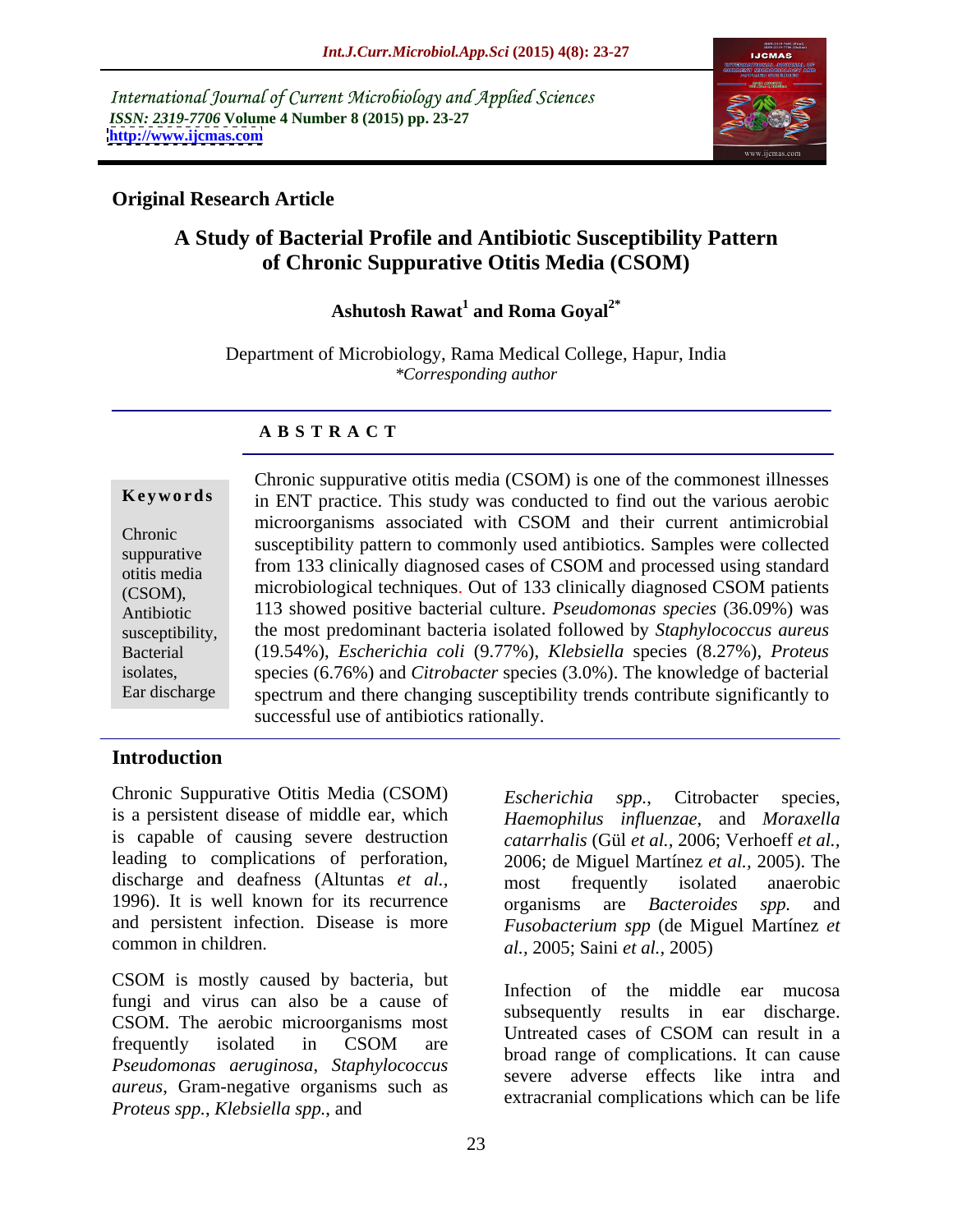threatening. The incidence of CSOM is belp of two sterile cotton swabs. Samples increasing in the developing countries were transported & processed immediately because of the poor hygienic practices and lack of health education. These may be<br>
related to the spread of bacteria to structures<br>
The first swab was used for direct Gram related to the spread of bacteria to structures adjacent to the ear or to local damage in the middle ear itself. Such complications range labyrinthitis, facial nerve paralysis to more serious intracranial abscesses or thromboses conventionally by their cultural (Healy and Rosbe, 2003; Loy *et al.,* 2002;

invaded by pyogenic organisms (Collee *et al.,* 1996). The goals of management are to achieve a safe, dry ear, eradicate disease and improve hearing.

So, Knowledge of the common causative organisms and their antibiotic sensitivity is The study shows, out of 133 ear swabs

active CSOM patients attending ENT OPD of Rama Medical College, Hapur, Uttar Pradesh. CSOM is very common in our set up and is seen mostly in populations from

months from March 2014 to March 2015. A (6.76%), Coagulase Negative

help of two sterile cotton swabs. Samples in the microbiology laboratory.

from persistent otorrhoea, mastoiditis, agar plates and incubated at  $37^{\circ}$ C for  $24$  – Sweeney *et al.*, 1982). reactions. Antibiotic susceptibility testing of Typically, the disease follows viral infection Bauer method in Muller Hinton agar. The of the upper respiratory tract, but it soon sets plates were read after overnight incubation the conditions for the middle ear to be at 37°C by measuring the zone of inhibition The first swab was used for direct Gram stain and the second swab was cultured in nutrient agar, blood agar and MacConkey 48 hrs. The isolates grown were identified conventionally by their cultural characteristics, morphology and biochemical the organisms diagnosed was done by Kirby around the antibiotic discs as per CLSI (Clinical Laboratory Standards Institute) guidelines (CLSI, 2014).

# **Results and Discussion**

helpful in deciding the drug of choice in processed 113 (84.96%) samples showed perioperative management of unsafe CSOM. pure culture, 3 (2.25%) samples showed The goals of management are to achieve a mixed culture. No growth was observed in safe, dry ear, eradicate disease and improve 20 (15.03%) samples. The mean age of hearing. **patients** with bacterial growth was 16.14 and The objective of this study was to determine the age group between 11 years to 30 years the microbial profile and the antibiograms of (Table 1). Sex distribution of the patient peak incidence of growth was observed in were 82/133 males and 51/133 females.

areas of low socio economic status (with an were Gram positive and 85/116 (73.27%) urban: rural ration of 1:2). were Gram negative bacteria. Bacteria **Materials and Methods** *Pseudomonas* species 48 (36.09%), followed This study was carried in Rama Medical *Escherichia coli* 13 (9.77%), *Klebsiella* College, Hapur over a period of twelve species 11 (8.27%), *Proteus* species 9 total of 133 clinically diagnosed patients of *Staphylococcus* (CONS) 5(3.75%) and CSOM who were not on antibiotics were *Citrobacter* species 4(3.0%) (Table 2). selected. Ear discharge was collected Mixed culture were isolated in 3 (2.25%) of following strict aseptic precautions with 133 ear samples. The combination includesA total of 116 bacterial isolates were identified out of which 31/116 (26.72%) isolated from pure culture were by *Staphylococcus aureus* 26 (19.54), (6.76%), Coagulase Negative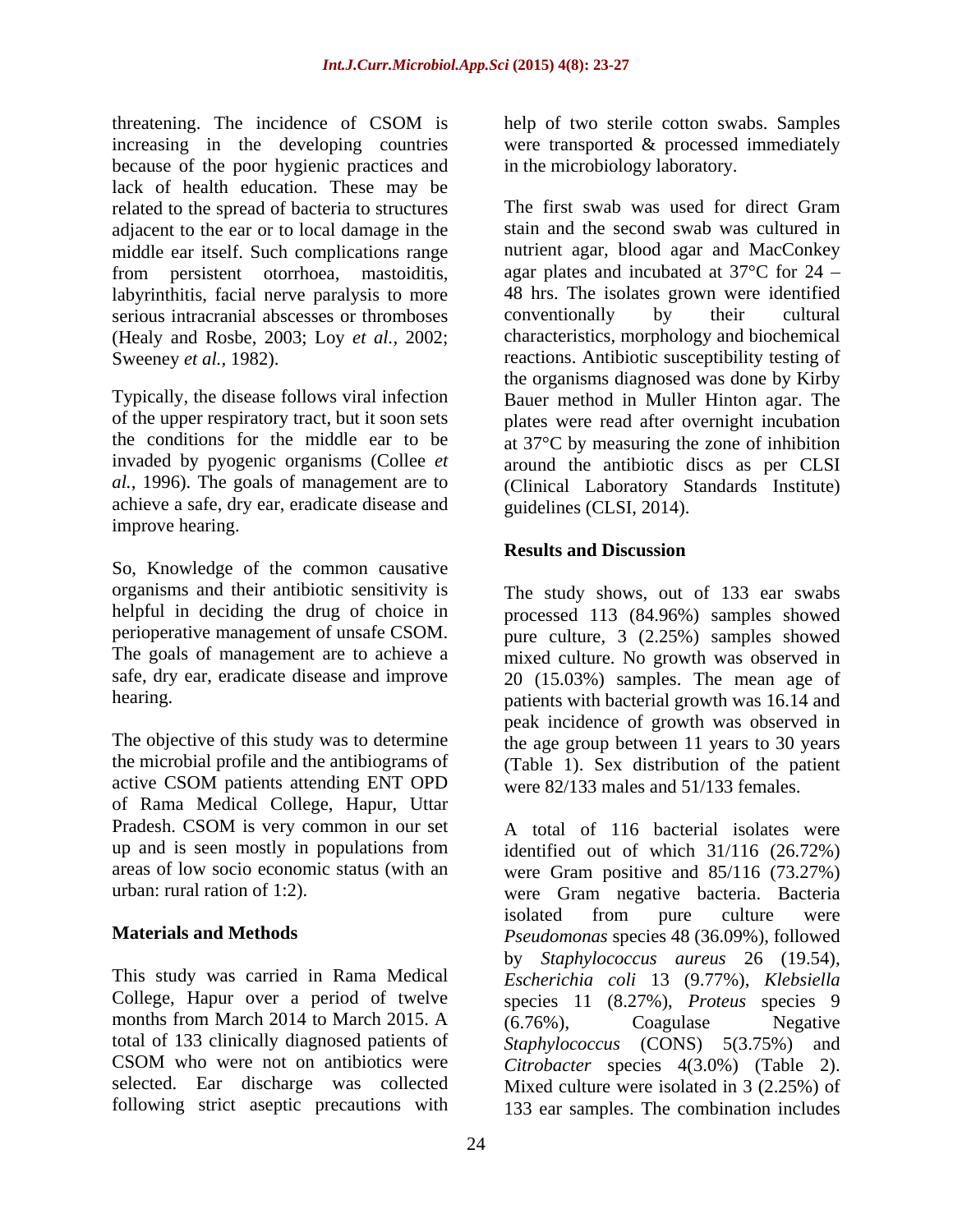*Pseudomonas* species with *Staphylococcus* 

The antibiotic sensitivity was carried out for 2006; de Miguel Martínez *et al.,* 2005). 116 pure isolates. Among *Staphylococcus aureus* 21/24 was Methicillin Resistant Staphylococcus aureus wasthe commonest *Staphylococcus aureus* (MRSA) and 11 were also D-Test positive. Among (Mozafari Nia et al., 2011). Coagulase Negative *Staphylococcus* (1/4) organisms were highly sensitive to E.coli were isolated from 6.67% and 2.22%

Gentamicin, 60–68% to Cephalosporin and Pseudomonas species indicates that

*Escherichia coli*, *Klebsiella* species and other members of Enterobacteriaceae were susceptible to Amikacin, Gentamicin and 65 72% susceptible to Cephalosporin. So, the present study. non-pathogenic, their association in CSOM

Chronic Suppurative Otitis Media lowering of resistance in middle ear due to (C.S.O.M.) and its complications is among the most common conditions seen by the Practitioner. It is a persistent disease with great risk of irreversible complications. Early bacteriological diagnoses of all cases a most effective drug followed by will assume accurate and appropriate ciprofloxacin, cefoperazone, gentamicin,

cases and no growth in 20 cases and this is one fact became obvious that the investigators (Singh and Bhaskar, 1972; pattern of C.S.O.M. has been changing from

The result of this study showed that were sensitive to Streptomycin, Tetracycline Pseudomonas species was the most common

*aureus* in 2/3 and *Pseudomonas* species with Staphylococcus aureus which is the similar *Escherichia coli* in 1/3 samples*.* finding reported in different parts of the aerobic isolates in CSOM followed by world (Gül *et al.,* 2006; Verhoeff *et al.,* However, others reported that isolated microorganism in CSOM patients (Mozafari Nia *et al.,* 2011).

was Methicillin Resistant (MRCons). These Coliforms including Klebsiella species and Amikacin, Chloramphanicol and cases respectively. Rao *et al.* (2011), Piperacillin. Shymala *et al.* (2012) and Poorey *et al. Pseudomonas species* was 100% sensitive to of coliforms in CSOM. More frequent Imepenem. They showed 91% susceptibility isolation of fecal bacteria like *E. coli*, to Amikacin, 88% susceptibility to *Klebsiella* species and water bacteria like 60 63% to Floroquinilones. individuals are at high risk of infection due E.coli were isolated from 6.67% and 2.22% (2013) reported fairly common occurrence *Pseudomonas* species indicates that to poor hygiene conditions (Poorey *et al.,* 2013).

100% susceptible to imepenem and 72-80% CONS were isolated from 3.33% ears. This Amikacin was most effective antibiotic in Although CONS are generally considered as organism was also isolated frequently from CSOM cases by several investigators (14). non-pathogenic, their association in CSOM cases can be attributed to the extreme invasion by other organisms.

Otologist, Paediatrician arid the General All the pathogenic strains isolated in the effective therapy. cefotaxime and amoxicillin. These findings Out of 133 cases studied, pure growth was 1997; Mishra Anupam et al.). When the obtained from 113, mixed growth from 03 results of various workers were compared, in agreement with many previous bacteriology and antibiotic sensitivity Tulsidas *et al.*, 1954). time to time. The strains of yesterday which present series were tested against various antibiotics. Amikacin was found to be the most effective drug followed by ciprofloxacin, cefoperazone, are in accordance with other authors (Gulati, one fact became obvious bacteriology and antibiotic sensitivity pattern of C.S.O.M. has been changing from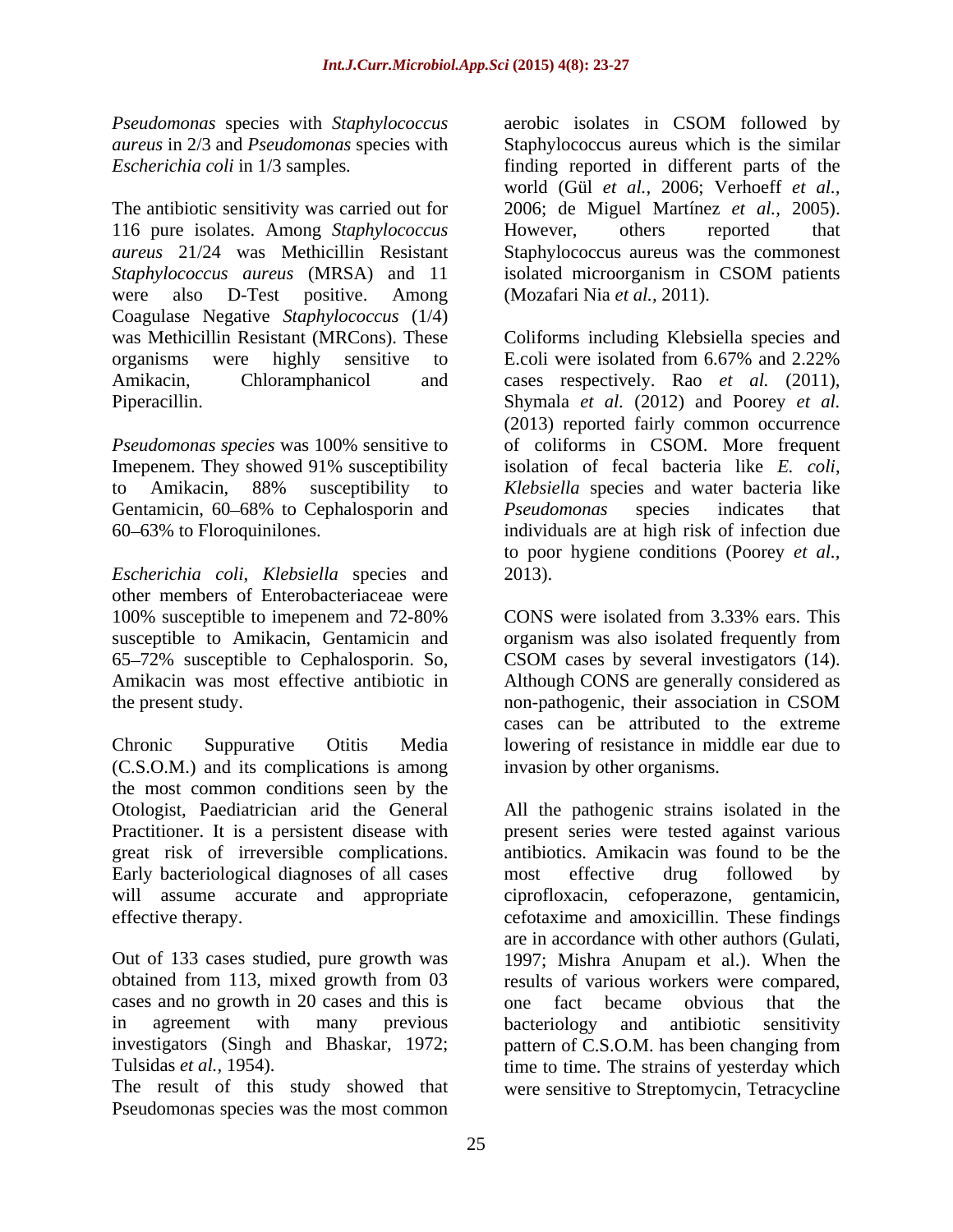and Chloramphenicol no longer exhibit the situation demands the use of a systemic old sensitivity pattern today. These drugs have been replaced by Aminoglycosides, mind is that the antibiotic susceptibility

In summary, the results of this study showed high prevalence and resistance rate of Therefore, an appropriate knowledge of *Staphylococci* and *Pseudomonas* isolates antibacterial susceptibility of suggests that Amikacin, Cefoperazone, and Piperacillin are best choices in these cases associated with complications, where the

Quinolones and Cephalosporines. pattern of the CSOM causing organisms antibiotic. One important fact to be kept in keep changing.

from CSOM patients to ß- lactam and other microorganisms may contribute to rational commonly used antimicrobials. Our study antibiotic use and the success of treatment antibacterial susceptibility of for chronic supportive otitis media.

**Table.1** Age wise distribution of culture pattern in CSOM patients attending Tertiary Health Care Centre

|              |                | Age(Years)   Pure Growth   Mixed Growth | No Growth  | $\textsf{Total}$ |
|--------------|----------------|-----------------------------------------|------------|------------------|
| $0 - 10$     |                |                                         |            |                  |
| $11 - 20$    | $\sim$ $-$     |                                         |            |                  |
| 21-30        |                |                                         |            |                  |
| $31 - 40$    |                |                                         |            |                  |
| $41 - 50$    |                |                                         |            |                  |
| $51-60$      |                |                                         |            |                  |
| 61-70        |                |                                         |            |                  |
| <b>Total</b> | $113(84.96\%)$ | 3(2.25%)                                | 20(15.03%) | 136              |

**Table.2** The bacteriological findings obtained from 133 CSOM patients

| <b>Species</b>               | No. of isolates | % of isolates           |
|------------------------------|-----------------|-------------------------|
| No growth                    |                 | 15.03                   |
| Pseudomonas species          |                 | 36.09                   |
| Staphylococcus aureus        |                 | 19.54                   |
| Escherichia coli             |                 | 0.77                    |
| Klebsiella species           |                 | $\Omega$ $27$<br>ا ہے.⊂ |
| Proteus species              |                 | 6.76                    |
| Coagulase (-) Staphylococcus |                 |                         |
| Citrobacter species          |                 |                         |
| Mixed infection              |                 | 2.25<br>ل کے وی         |

Altuntas, A., Aslam, A., Eren, A. 1996.

**References** Ciprofloxacin. *Eur. Arch. Otorhino Laryngol., Pp.* 364–6.

Susceptibility of microorganisms antimicrobial susceptibility testing;<br>isolated from CSOM to twenty-fourth informational isolated from CSOM to twenty-fourth informational CLSI, 2014. Performance standards for antimicrobial susceptibility testing; twenty-fourth informational supplement. CLSI document M100